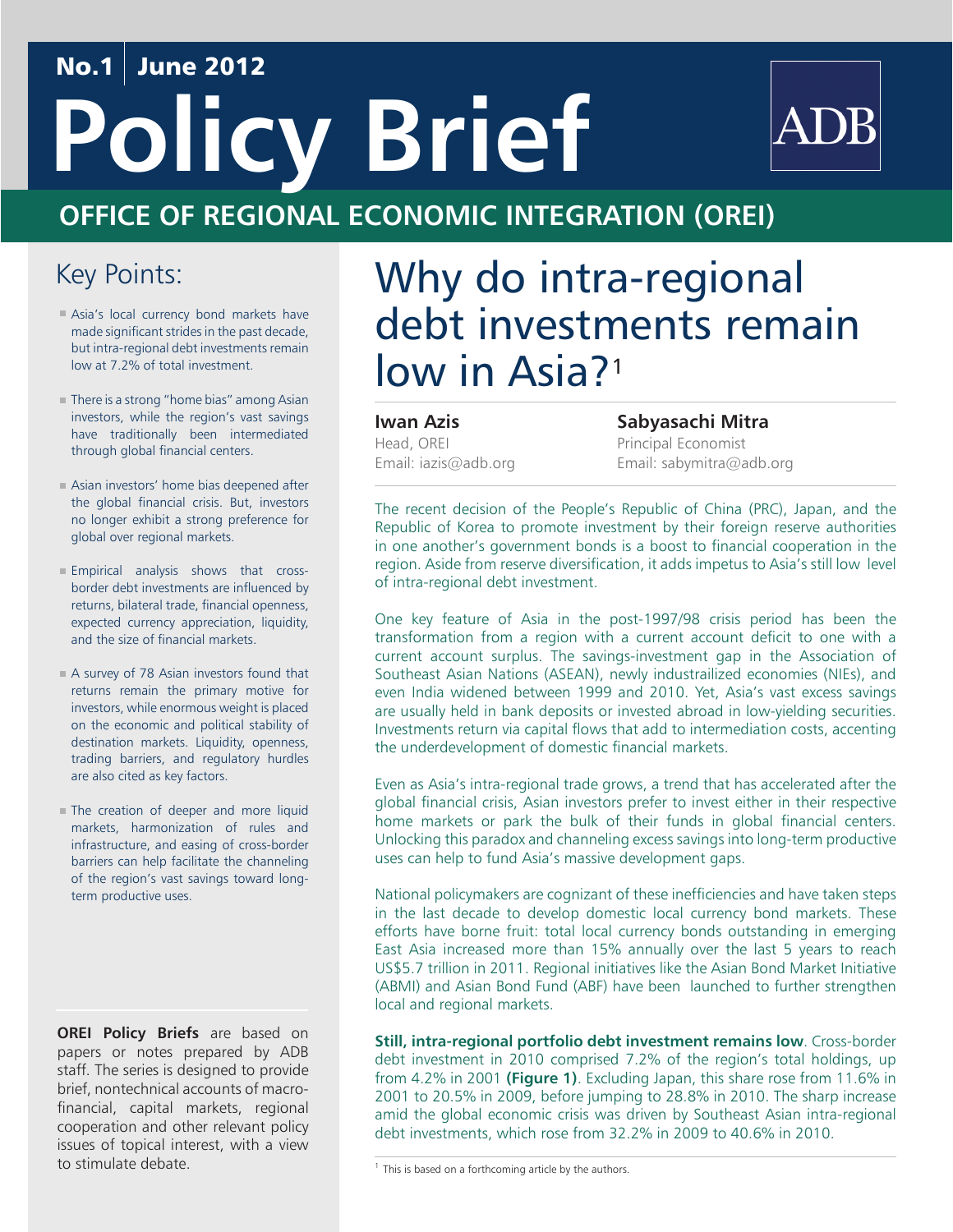



Note:

1. Data on inter-Asian investments represent share of each market's outstanding bond investments in Asia.

2. The data are derived from the creditor side for both assets and liabilities.

3. PRC does not participate in the survey and information on its outward investment is not available; inward investment to PRC, however, are reporte by the source countries 4. EU-15 consists of Austria, Belgium, Denmark, Finland, France, Germany, Greece, Ireland, Italy, Luxembourg, Netherlands, Portugal, Spain, Sweden, and the United Kingdom. Source: OREI calculations based on data from the International Monetary Fund's Coordinated Portfolio Investments Survey.

Almost half of all intra-regional debt investments went to the PRC and Republic of Korea, while Hong Kong, China accounted for 45% of such investment. With investments concentrated in larger markets, there is plenty of room to deepen financial integration.

Traditionally, Asian investors prefer to either invest locally—a "home bias" —or invest in mature markets (United States and Europe).**2** Asians have generally been reluctant to invest in regional markets in the past, but there are encouraging signs.While there is evidence that home bias deepened after the 2008 global financial crisis, there was no statistically significant difference between regional and global markets in 2009 and 2010.**3** This is in stark contrast to pre-2008 when Asian investors clearly favored markets abroad.

An empirical analysis of the factors determining crossborder investment in Asian markets shows that returns on assets, bilateral trade, financial openness, expected currency appreciation, liquidity, and the size of financial markets influence intra-regional debt holdings.**<sup>4</sup>**

AsianBondsOnline also surveyed Asian investors to identify which factors influence their offshore bond investments. It used an analytic hierarchy process (AHP) as a model.**<sup>5</sup> Figure 2** shows the hierarchy map of the decision problem. The general objective is to gain insight on the motivations and priorities of the decision to invest in the LCY bonds of foreign countries. Investors pursue a top-down decisionmaking approach by initially considering the macro perspective before reviewing the detailed aspects of each macro criterion, and eventually synthesizing this information based on the underlying motives of the decision-making process. The next considerations relate to investment

#### **Figure 2: Hierarchy of Priorities in LCY Bond Investment Decisions**



LCY = local currency Source: *AsianBondsOnline*.

 $2$  Home bias is a well documented feature of international capital markets. Since the groundbreaking paper of French and Poterba (1991), the home bias in equities has puzzled economists. It is still observed in most countries and tends to be higher in emerging markets. K. French and J. Poterba. 1991. Investor Diversification and International Equity Markets. American Economic Review. 81 (2). pp. 222-226.

- <sup>3</sup> We applied several non-parametric tests to look at the trends in portfolio allocation shares.
- <sup>4</sup> A gravity model was employed to look at the determinants of bilateral debt investment.

 $5$  The AHP was developed in the 1970s by Thomas L. Saaty as a structured technique for organizing and analyzing complex decisions. We have also completed an analytic network process (ANP) to test the robustness of the survey model.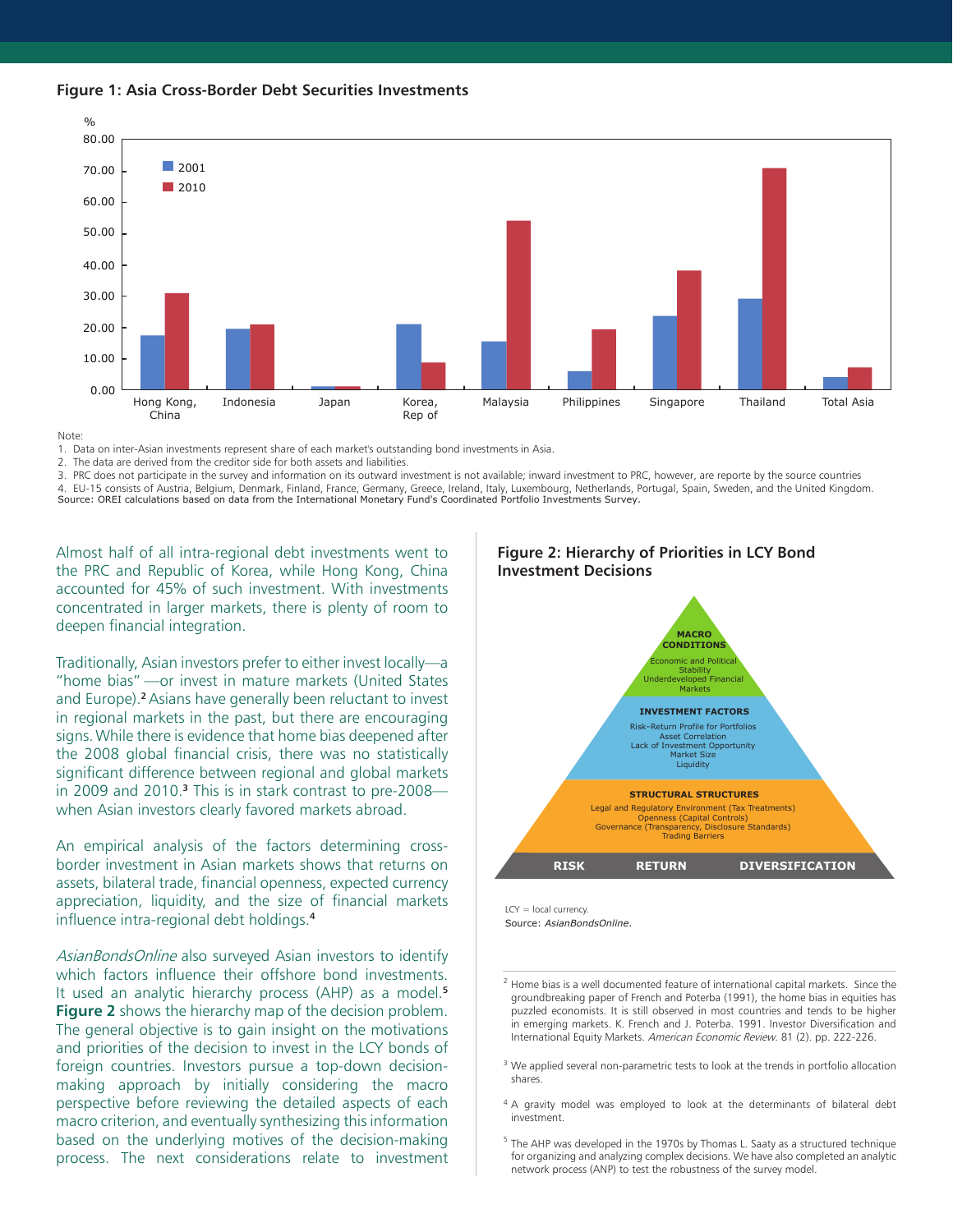

**Figure 4: Differences between Decisions of Investors Residing in High-Yield and High-Grade Markets**



Source: *AsianBondsOnline*.

**Figure 3: Investor Survey Results**